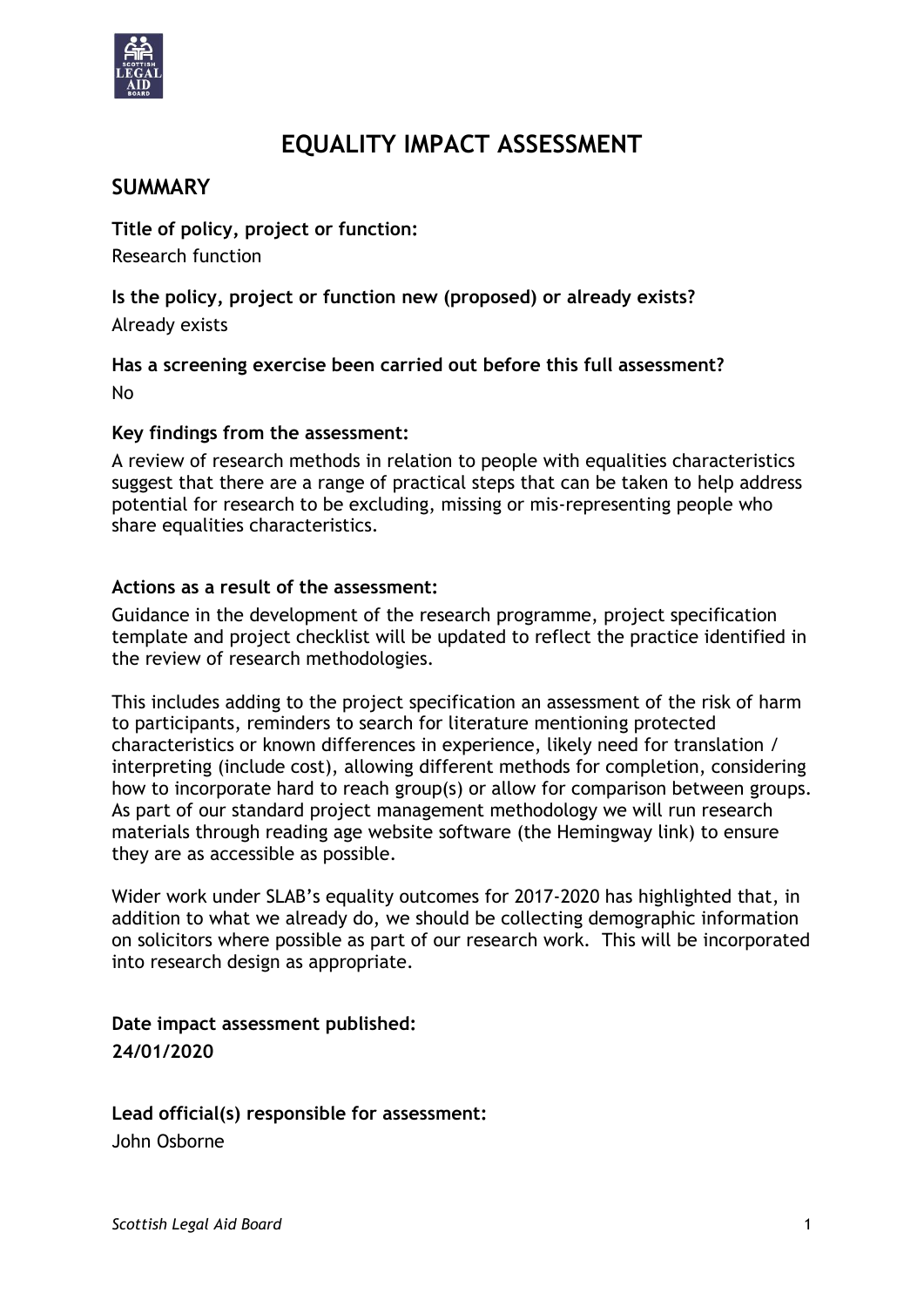

**Department:** Research

# **Name of sponsor/ Director who has signed off that the policy/ function has been sufficiently assessed against the needs of the equality duty:**

Anne Dickson, Director of Strategic Development

**Date of sign off:** 20 January 2020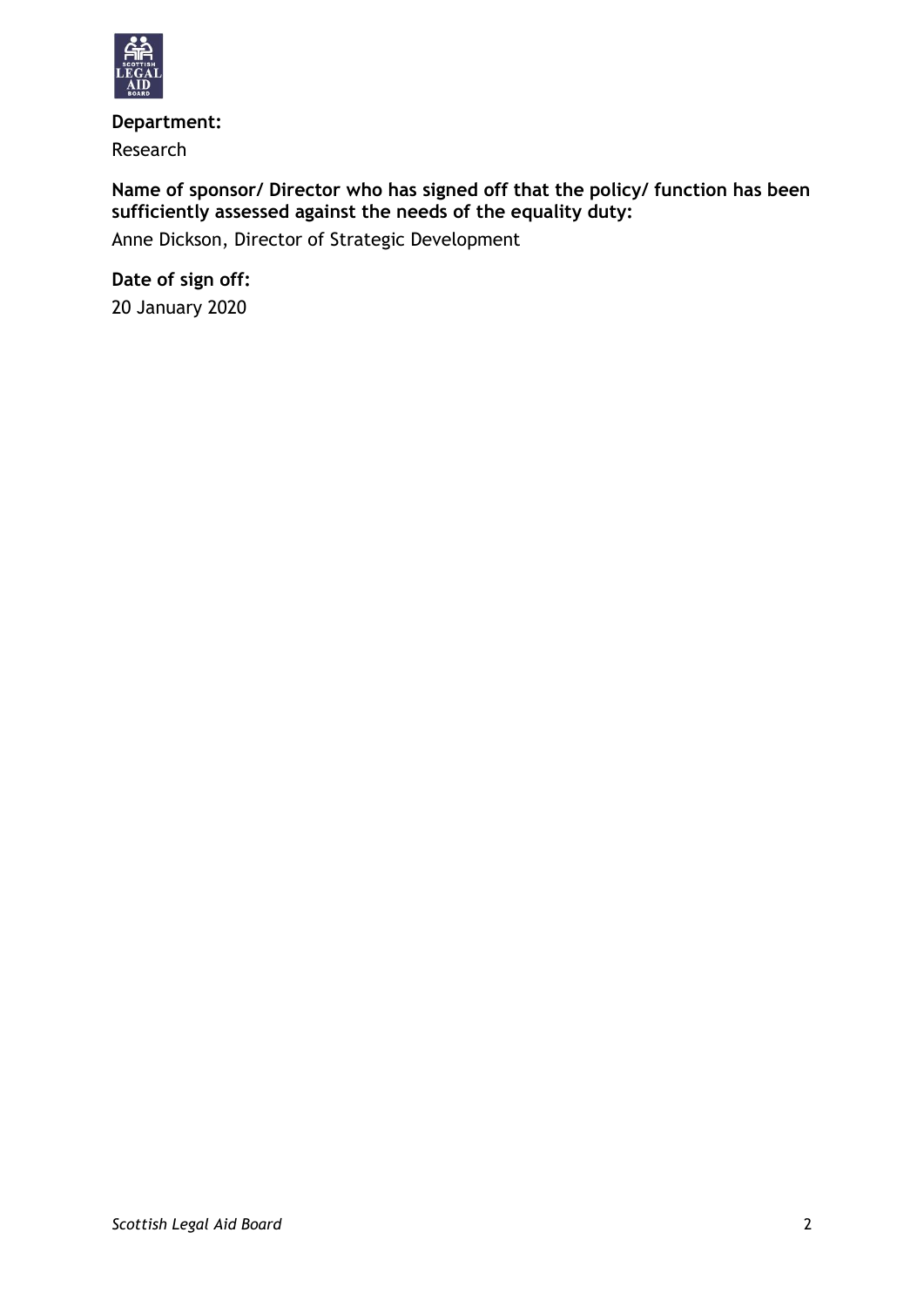

# **Step 1 - Examine the information available to assess likely impact of the function/ policy on different equality groups**

**1.1 Describe the policy, project or function. What does it aim to do? What and who will it affect?** *You can update or use information from your screening assessment if one was completed.*

SLAB's operational and strategic objectives determine the priorities for the Research Programme. We continue to ensure that our programme is directed by SLAB's key priorities.

Typically, projects cover a range of work including stakeholder engagement, work to monitor the supply issues and to support policy and operations. All are designed to inform SLAB's strategic policy decision-making process and contribute to the Business Plan. The Executive Team is updated every two months on progress and is consulted on prioritisation and planning. Once these areas are identified we work with respective departments to develop proposals and take forward research.

Projects include primary research (quantitative and qualitative), secondary analysis, evaluations, and scoping papers of research needs. Work can be commissioned to external research organisations, managed collaboratively with partner agencies, or carried out in-house.

In addition the Research Unit responds to a range of ad hoc, short term requests.

**1.2 What is known about each of the equality groups who might use or be affected by this policy? For evidence see [Scottish Government equality finder](http://www.scotland.gov.uk/Topics/People/Equality/Equalities/DataGrid) (contains information on equality groups and the justice system), the [SLAB](file://///cifssata/Common/Common/Shared/Equalities/Equality%20information/The%20different%20equality%20groups)  [shared drive](file://///cifssata/Common/Common/Shared/Equalities/Equality%20information/The%20different%20equality%20groups) – information on the different groups (contains other information on equality groups) and [SLAB's](http://www.slab.org.uk/about-us/what-we-do/research/index.html)  [research webpage](http://www.slab.org.uk/about-us/what-we-do/research/index.html) for information on the demographics of applicants of legal aid and solicitors providing work under legal aid.**

*You need to look at the evidence you have for each group – Race, Sex (gender), Gender Reassignment, Disability, Sexual Orientation, Pregnancy & Maternity, Age, Religion and Belief, and Marriage & Civil Partnership. Think about the people likely to be affected by the policy. Does the policy relate to functions that have been identified as being important to particular protected groups? Does it relate to an area where there are already known inequalities? Good evidence is*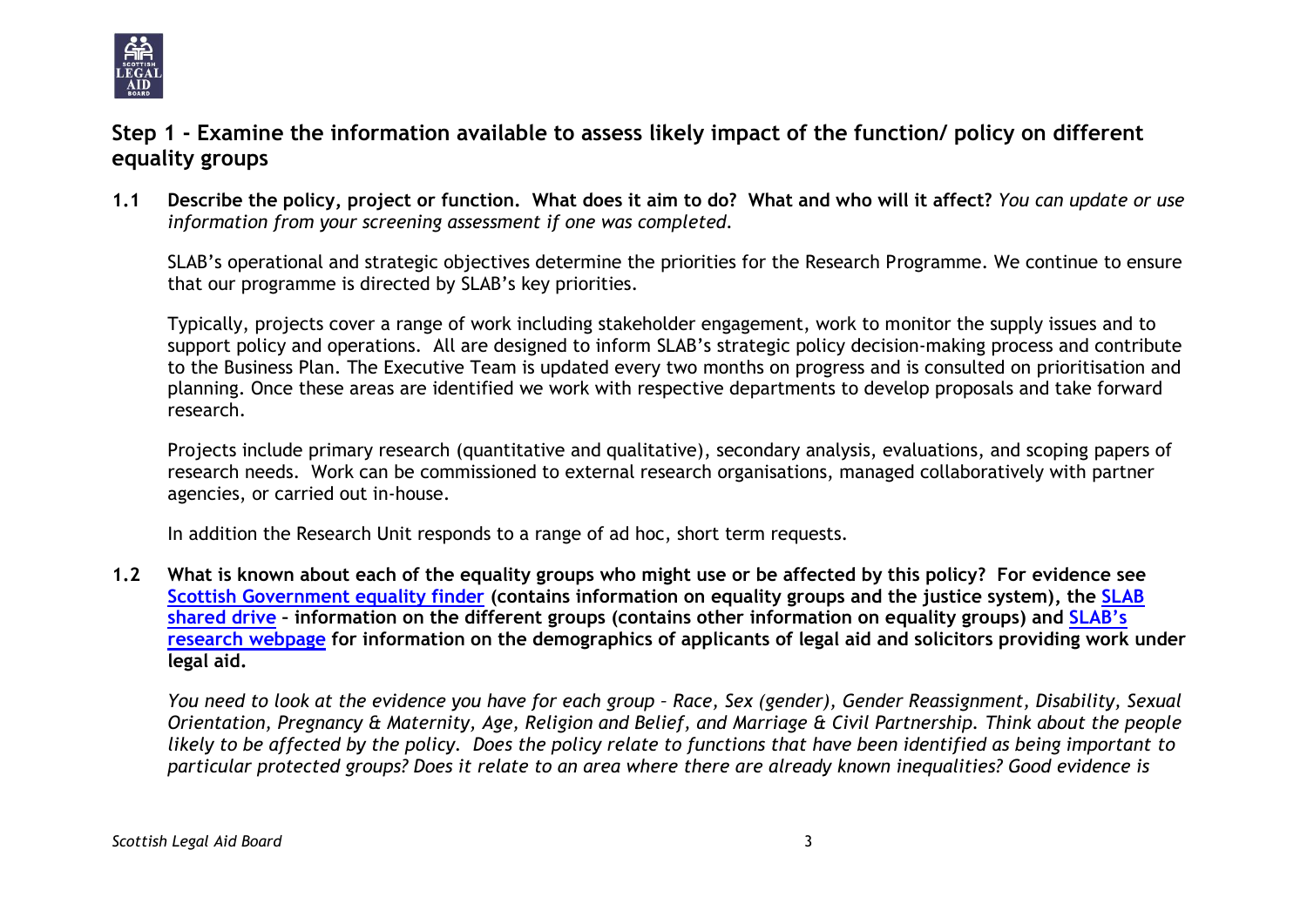

*required for you to show 'due regard'. An inadequate analysis in an assessment may mean failure to meet the general duty.*

The Research Programme is driven explicitly and implicitly by equalities. Some projects are carried out specifically to address gaps in knowledge about equality groups or to develop our equality strategy e.g. Race, Gender and Disability research and Research with Asylum seekers.

However every research project carried out will take into account equalities. Often research aims to collect representative views so methods chosen for research must be suitable to reach as many different people as possible.

In our commissioning we ask contractors to design proposals to take into account best ways of approaching different equality groups e.g. in the design of questionnaires to ensure easy reading, in the use of Census or National Statistics standard for demographics and in the use of interpretation services.

A review of research methods in relation to people with equalities characteristics suggest that there are a range of practical steps that can be taken to help address potential for research to be excluding, missing or mis-representing people who share equalities characteristics.

**1.3 Are there any gaps in understanding of your policy/ function in relation to equality groups?** *You should think about opportunities to fill any gaps in evidence through your consultation plans for the policy/ function at Step3.*

The review of research methods and subsequent discussion has helped to sensitise the research team to the potential difficulties in relation to groups of people and the use of equalities characteristics as a key mode of explanation in research projects.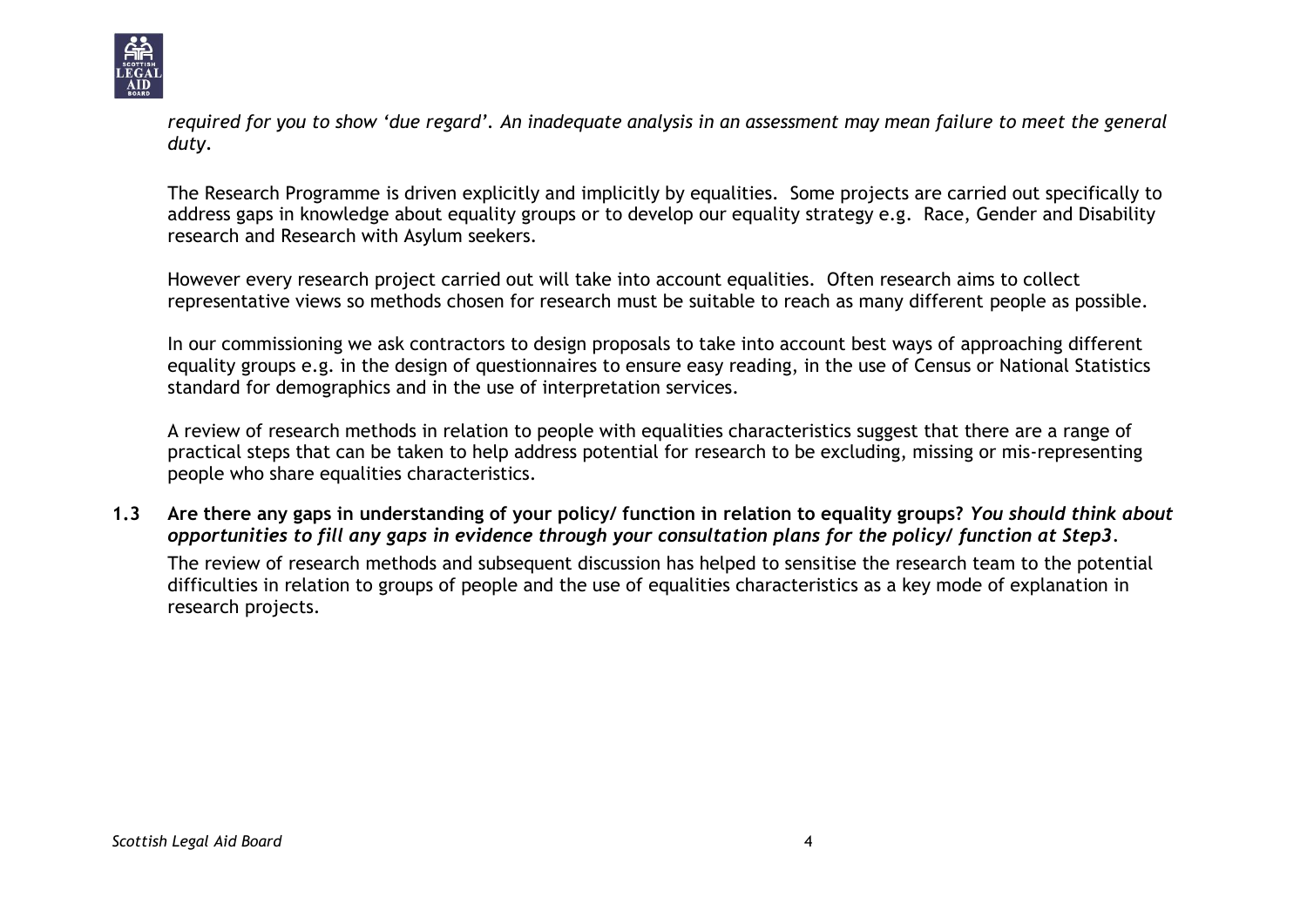

# **Step 2 - Impacts on priority characteristics and suggested steps to address these**

**Does the policy/ function have any impacts (whether intended or unintended, positive or negative) on any of the equality groups? Describe for each group the ways in which the policy, as it is planned or as it operates, might have negative and/ or positive impacts. You should answer these three questions for each group:** 

**1) Is there potential for discrimination?** 

**2) Is there potential for developing good relations?**

**3) Is there potential to advance equality of opportunity?**

## **Race**

Is there any potential impact on this group? Yes

*Please explain your answer:*

There is no direct impact on people, although there are possible ways in which research can impact on this equality group.

- 1) The potential for discrimination comes at various levels: agenda setting, project scope, research design and sample, types of questions asked, analysis and presentation of results.
- 2) Good relations could be developed through the publication of research findings.
- 3) Equality of opportunity can be enhanced through use of research in policy development and in design of research projects, where appropriate, to include people from different backgrounds and to facilitate their involvement.

### **Sex (gender)**

Is there any potential impact on this group? Yes

*Please explain your answer:*

There is no direct impact on people, although there are possible ways in which research can impact on this equality group.

- 1) The potential for discrimination comes at various levels: agenda setting, project scope, research design and sample, types of questions asked, analysis and presentation of results.
- 2) Good relations could be developed through the publication of research findings.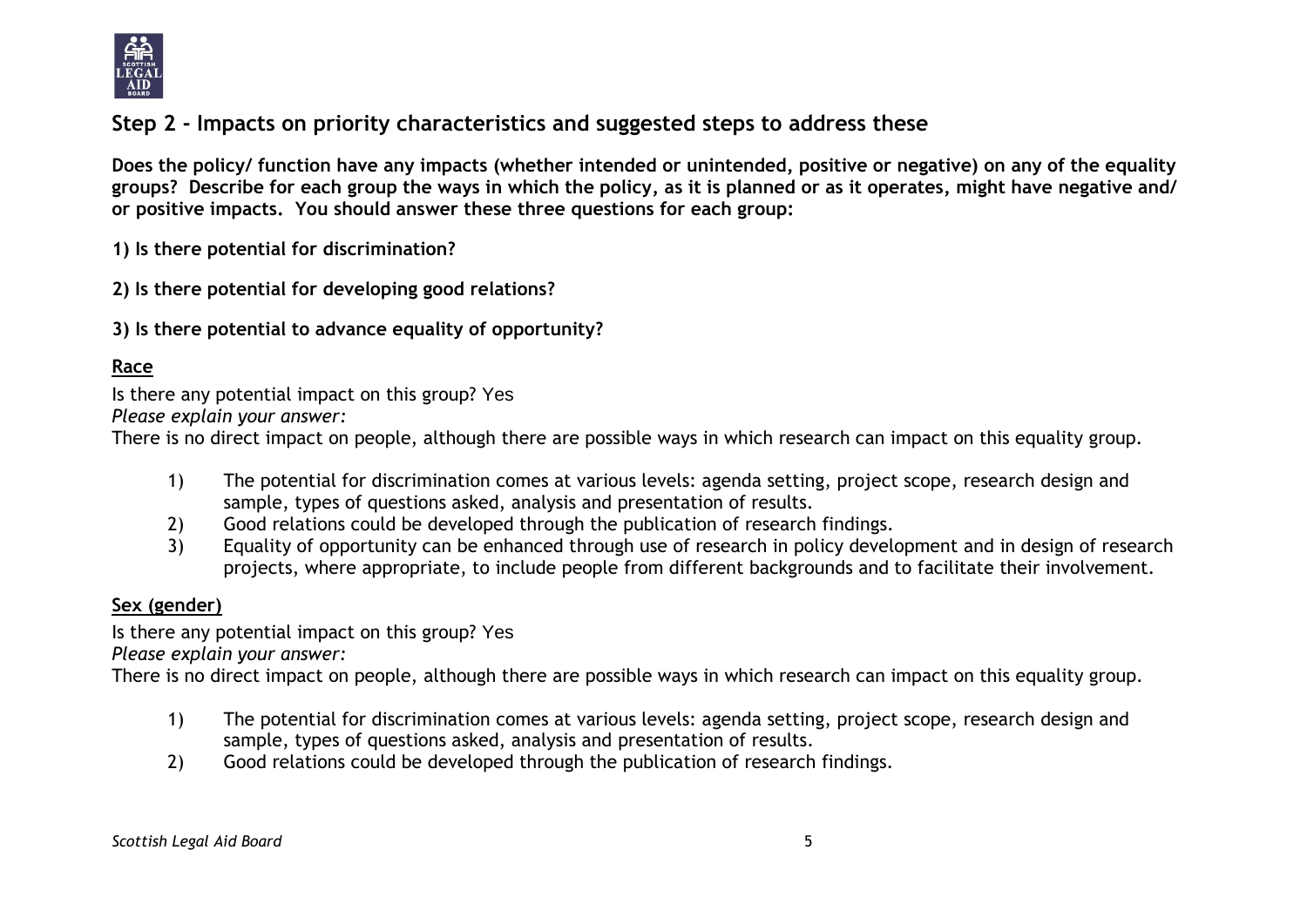

3) Equality of opportunity can be enhanced through use of research in policy development and in design of research projects, where appropriate, to include people from different backgrounds and to facilitate their involvement.

#### **Gender reassignment**

Is there any potential impact on this group? Yes

*Please explain your answer:*

There is no direct impact on people, although there are possible ways in which research can impact on this equality group.

- 1) The potential for discrimination comes at various levels: agenda setting, project scope, research design and sample, types of questions asked, analysis and presentation of results.
- 2) Good relations could be developed through the publication of research findings.
- 3) Equality of opportunity can be enhanced through use of research in policy development and in design of research projects, where appropriate, to include people from different backgrounds and to facilitate their involvement.

## **Disability**

Is there any potential impact on this group? Yes

*Please explain your answer:*

There is no direct impact on people, although there are possible ways in which research can impact on this equality group.

- 1) The potential for discrimination comes at various levels: agenda setting, project scope, research design and sample, types of questions asked, analysis and presentation of results.
- 2) Good relations could be developed through the publication of research findings.
- 3) Equality of opportunity can be enhanced through use of research in policy development and in design of research projects, where appropriate, to include people from different backgrounds and to facilitate their involvement.

## **Pregnancy and maternity**

Is there any potential impact on this group? Yes *Please explain your answer:*

There is no direct impact on people, although there are possible ways in which research can impact on this equality group.

1) The potential for discrimination comes at various levels: agenda setting, project scope, research design and sample, types of questions asked, analysis and presentation of results.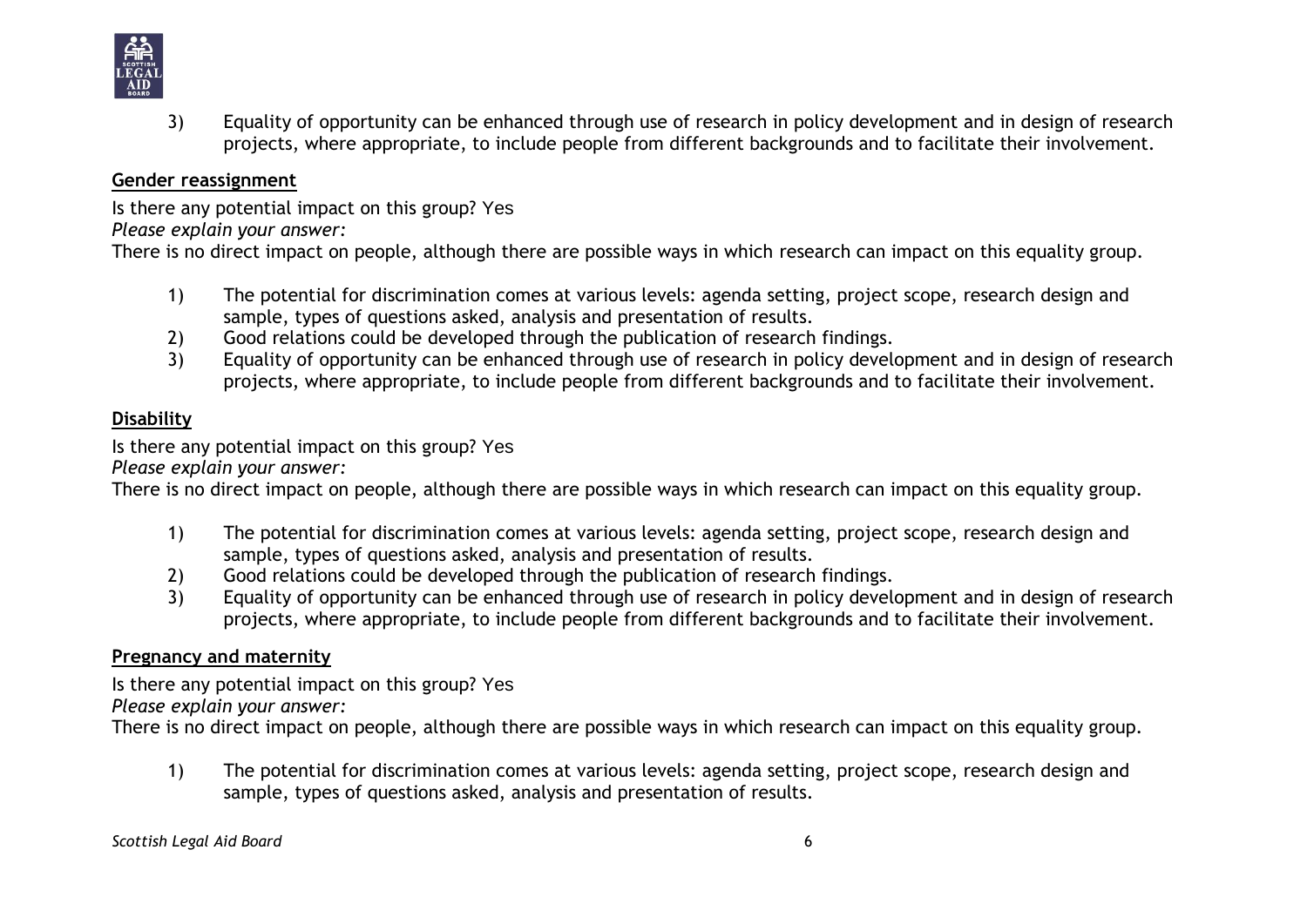

- 2) Good relations could be developed through the publication of research findings.
- 3) Equality of opportunity can be enhanced through use of research in policy development and in design of research projects, where appropriate, to include people from different backgrounds and to facilitate their involvement.

#### **Religion and belief**

Is there any potential impact on this group? Yes

*Please explain your answer:*

There is no direct impact on people, although there are possible ways in which research can impact on this equality group.

- 1) The potential for discrimination comes at various levels: agenda setting, project scope, research design and sample, types of questions asked, analysis and presentation of results.
- 2) Good relations could be developed through the publication of research findings.
- 3) Equality of opportunity can be enhanced through use of research in policy development and in design of research projects, where appropriate, to include people from different backgrounds and to facilitate their involvement.

# **Age**

Is there any potential impact on this group? Yes

*Please explain your answer:*

There is no direct impact on people, although there are possible ways in which research can impact on this equality group.

- 1) The potential for discrimination comes at various levels: agenda setting, project scope, research design and sample, types of questions asked, analysis and presentation of results.
- 2) Good relations could be developed through the publication of research findings.
- 3) Equality of opportunity can be enhanced through use of research in policy development and in design of research projects, where appropriate, to include people from different backgrounds and to facilitate their involvement.

### **Marriage and civil partnership**

Is there any potential impact on this group? Yes *Please explain your answer:*

There is no direct impact on people, although there are possible ways in which research can impact on this equality group.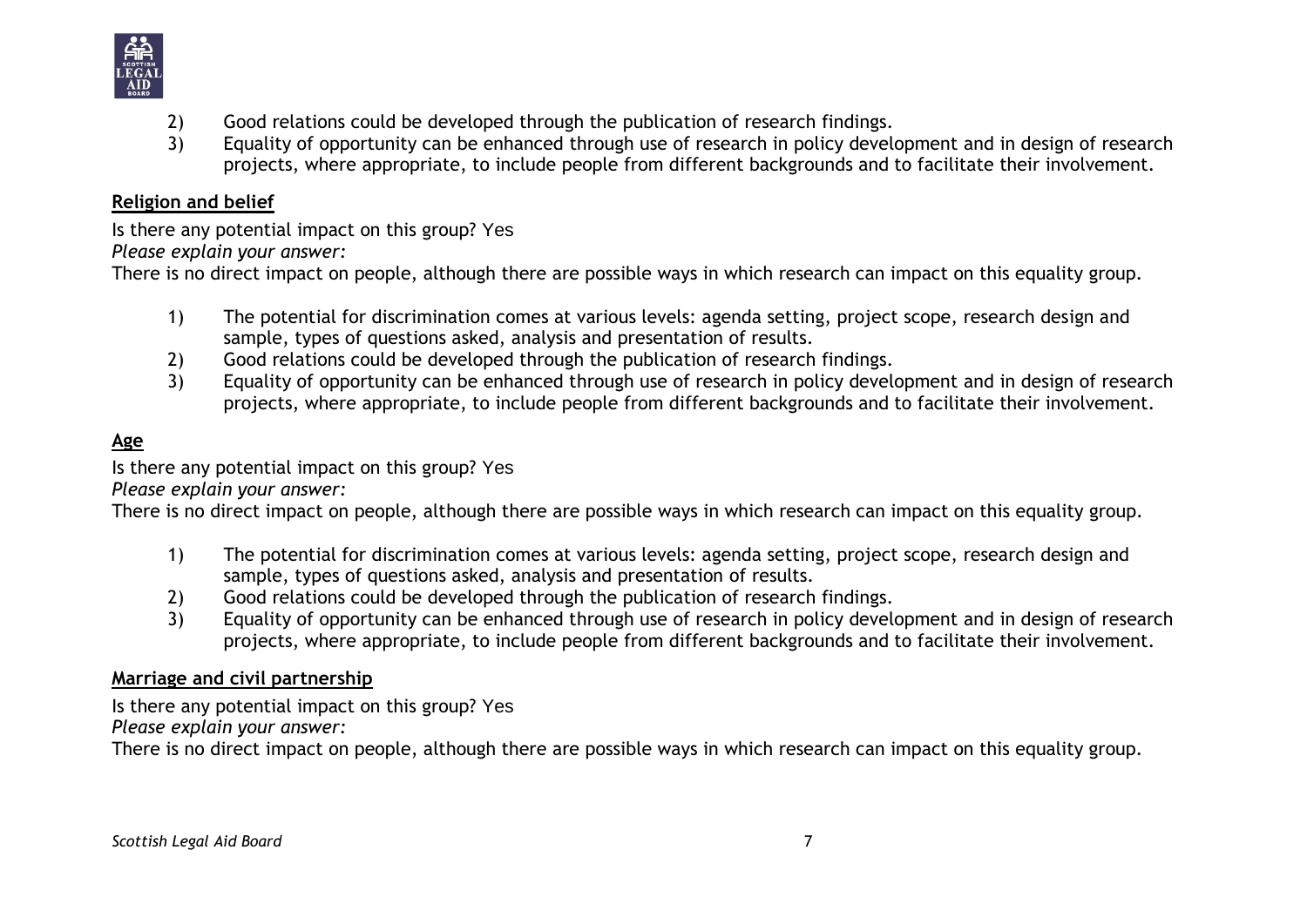

- 1) The potential for discrimination comes at various levels: agenda setting, project scope, research design and sample, types of questions asked, analysis and presentation of results.
- 2) Good relations could be developed through the publication of research findings.<br>3) Equality of opportunity can be enhanced through use of research in policy devel
- 3) Equality of opportunity can be enhanced through use of research in policy development and in design of research projects, where appropriate, to include people from different backgrounds and to facilitate their involvement.

### **Sexual orientation**

Is there any potential impact on this group? Yes *Please explain your answer:*

There is no direct impact on people, although there are possible ways in which research can impact on this equality group.

- 1) The potential for discrimination comes at various levels: agenda setting, project scope, research design and sample, types of questions asked, analysis and presentation of results.
- 2) Good relations could be developed through the publication of research findings.
- 3) Equality of opportunity can be enhanced through use of research in policy development and in design of research projects, where appropriate, to include people from different backgrounds and to facilitate their involvement.

## **Where there is potential for indirect/ direct discrimination, what can you do to reduce or eliminate this risk?**

This is sometimes reflected in the nature of the work. We will sometimes want to focus in on particular groups. While we try to cover as many groups as we can we have limited resource and will prioritise services users/stakeholders or those that are most vulnerable or where we know very little and where evidence will help develop policy or operations.

### **Do you need to make changes to your policy or function on the basis of this assessment?**

Guidance in the development of the research programme, project specification template and project checklist will be updated to reflect the practice identified in the review of research methodologies.

This includes adding to the project specification an assessment of the risk of harm to participants, reminders to search for literature mentioning protected characteristics or known differences in experience, likely need for translation / interpreting (include cost), allowing different methods for completion, considering how to incorporate hard to reach group(s) or allow for comparison between groups. As part of our standard project management methodology we will run research materials through reading age website software (the Hemingway link) to ensure they are as accessible as possible.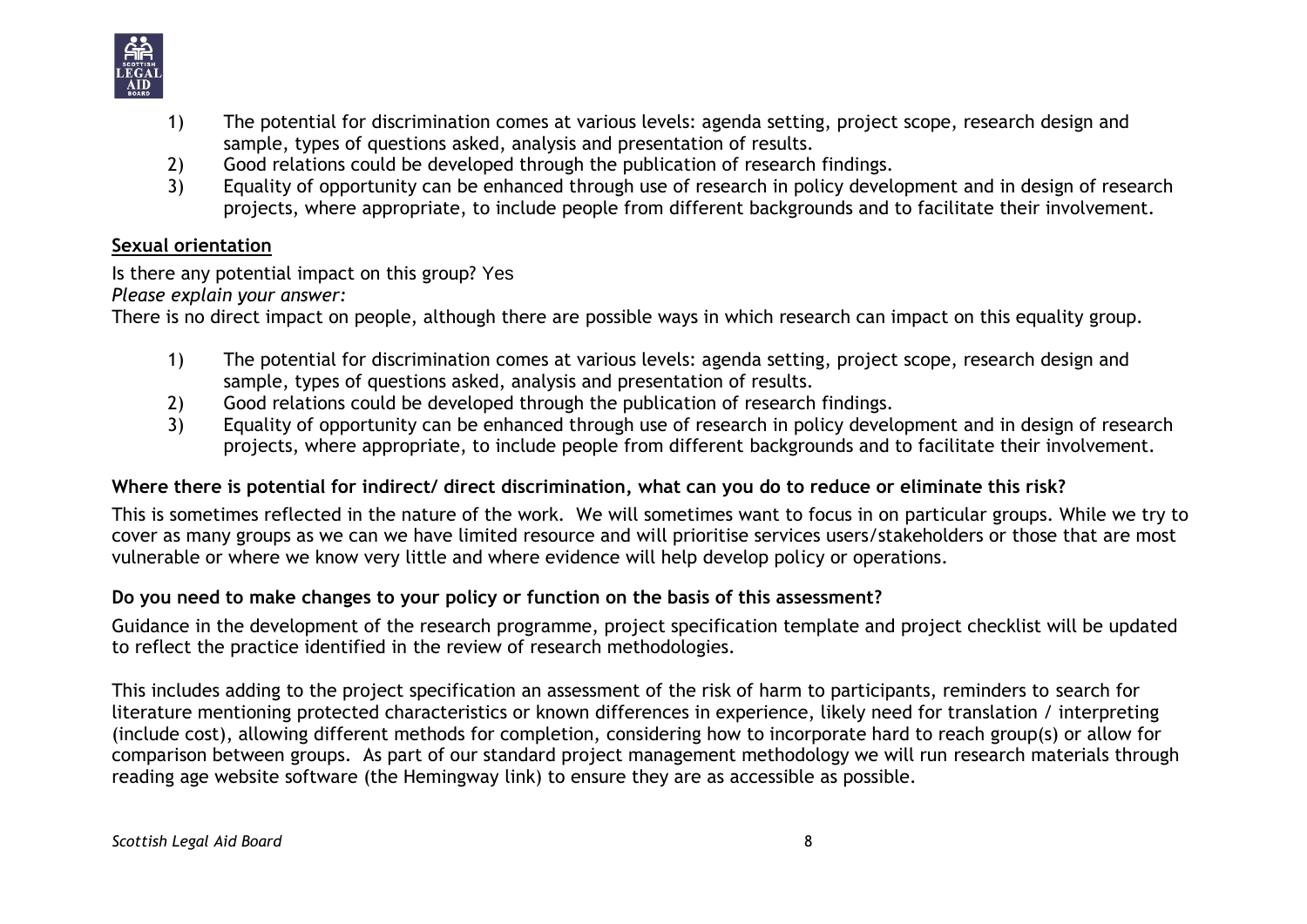

In relation to reflexivity and the impact of our own unconscious biases on our collection and interpretation of evidence, this risk is mitigated in large part by the way in which research materials and analysis are subject to discussion and interrogation by peers, as well as project boards. All team members have undergone unconscious bias training, but we recognise that it is the structures and processes which are most important to controlling this risk. A non-equalities issue that this raised, was that, rather than the backgrounds of researchers being important, the key risk that should be added to the register is that our position as representatives of SLAB may influence the extent to which research participants provide evidence that covers the whole spectrum of their experience. SLAB's position as a funder and quality assurer of service provision may inhibit some participants from responding fully on particular topics, despite assurances of anonymity and confidentiality.

Additionally, the literature had highlighted that intersectionality means we should be careful of ascribing prime weight to a particular aspect of someone's background as a factor in their experience of a particular situation. A more open question, similar to that already asked in our applicant surveys, should be asked to allow participants themselves to reflect on whether they feel any particular characteristic, or combination of characteristics, has impacted on their experience or treatment.

Lastly, we agreed that the review of literature had highlighted both positive and negative aspects to attempts to match the backgrounds of researchers and participants (for example, on gender or sexuality) and that our research methods can build on the positive aspects of each, whilst being cognisant of the issues that it may pose in the kinds of responses elicited.

Wider work under SLAB's equality outcomes for 2017-2020 has highlighted that, in addition to what we already do, we should be collecting demographic information on solicitors where possible as part of our research work. This will be incorporated into research design as appropriate.

### **What is the likely impact of these changes on the plans for the policy/ function? (resources, cost, timings etc.)**

There should be an enhanced ability to tease out equalities related findings from general projects and to ensure good practice in any projects which are focussing on a particular group because of their equalities characteristics. There may be slightly enhanced costs as we look to better include hard to reach groups as a standard part of our practice (for example, by always including a phone completion option for paper or online surveys). A key concept to help us do this in practice will be to understand the intersectional nature of characteristics.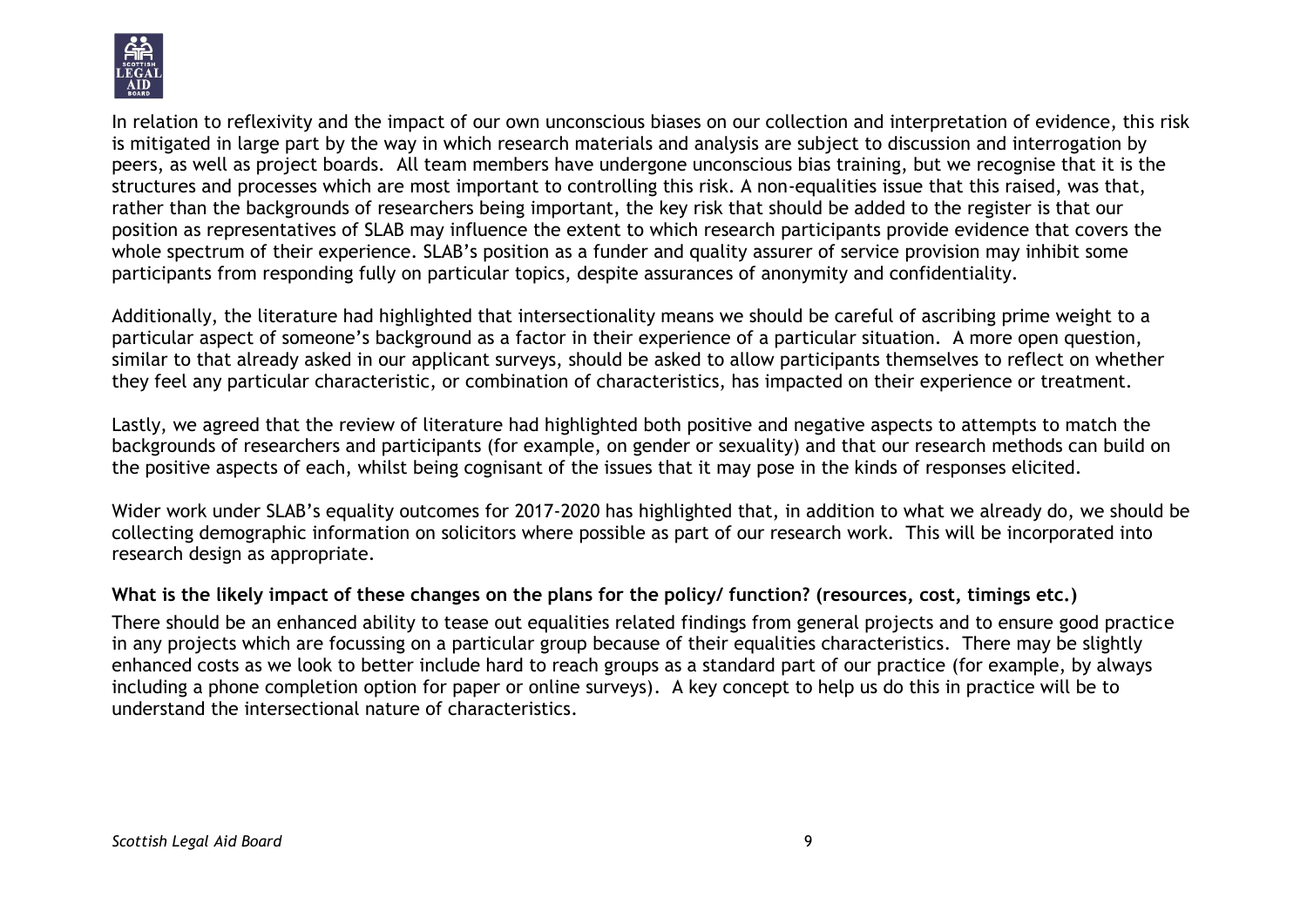

# **Step 3 - Consultation and stakeholder engagement**

**Do you/did you have any consultation/ involvement planned for the policy/ function?** No

**What do you hope to achieve from your consultation/ involvement?**

n/a

**List the main stakeholder agencies that you intend to or have already discussed this policy with. Give details of any equality groups represented.**

n/a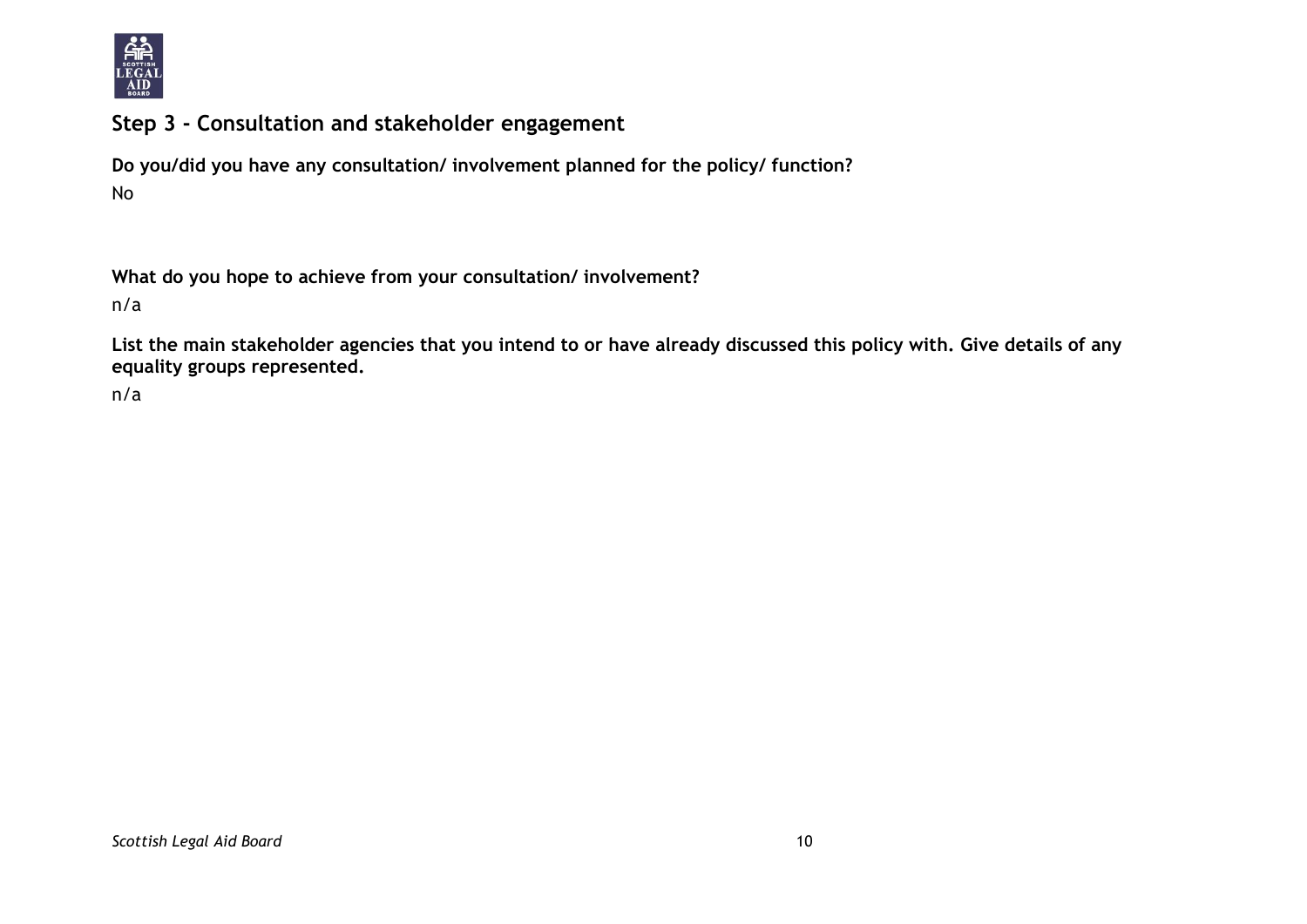

# **Step 4 - Discuss and review the assessment with decision makers and governance structures**

You **must** discuss the results with senior decision makers before you finalise the assessment.

**Give details of the governance structures you will report, or have already reported, to about this assessment.** For example, but not limited to, the Project Board, Executive Team or Board members.

This EqIA will be presented in the first instance to Anne Dickson, Director of Strategic Development, before being considered and signed off by the Executive Team.

**If you have presented the results of the assessment to the groups you have listed above please include the date you presented to each group listed.**

Anne Dickson considered the EqIA on 20 January 2020. The Executive Team considered the EqIA on 23 January 2020.

**Will there be any changes made to the plans for the policy/ function or actions as a result of this assessment?** Yes

**If yes, give details of likely changes and actions arising from this assessment.**

As above at Step 2